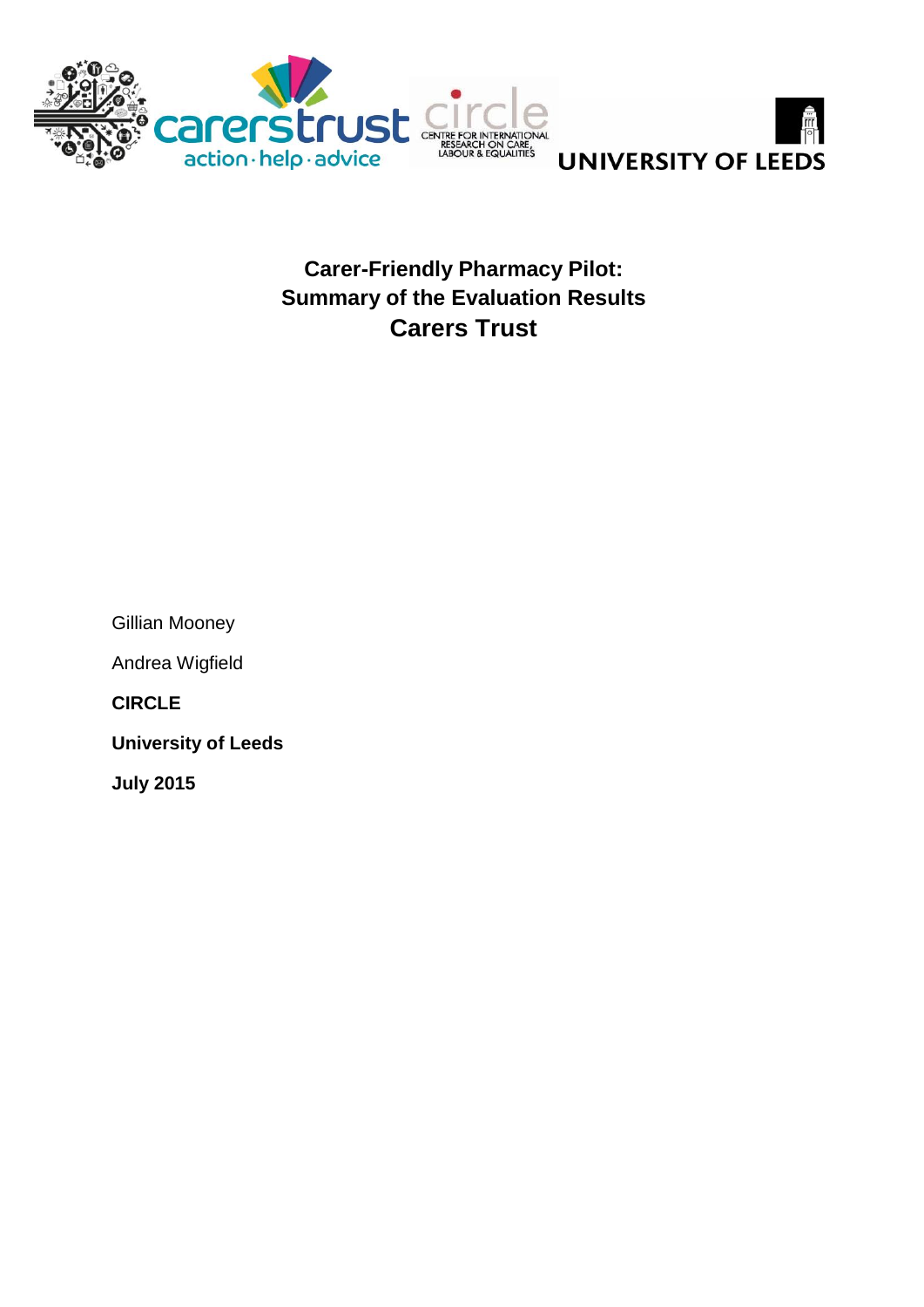## **Contents**

- **1. Background and introduction to the Carer-Friendly Pharmacy Pilots**
- **2. Carer-Friendly Pharmacy online survey: key findings from pharmacy teams and LPCs**
- **3. Carer-Friendly Pharmacy online survey: key findings from carers services**
- **4. Carer-Friendly Pharmacy Pilot case study: Gateshead and South Tyneside**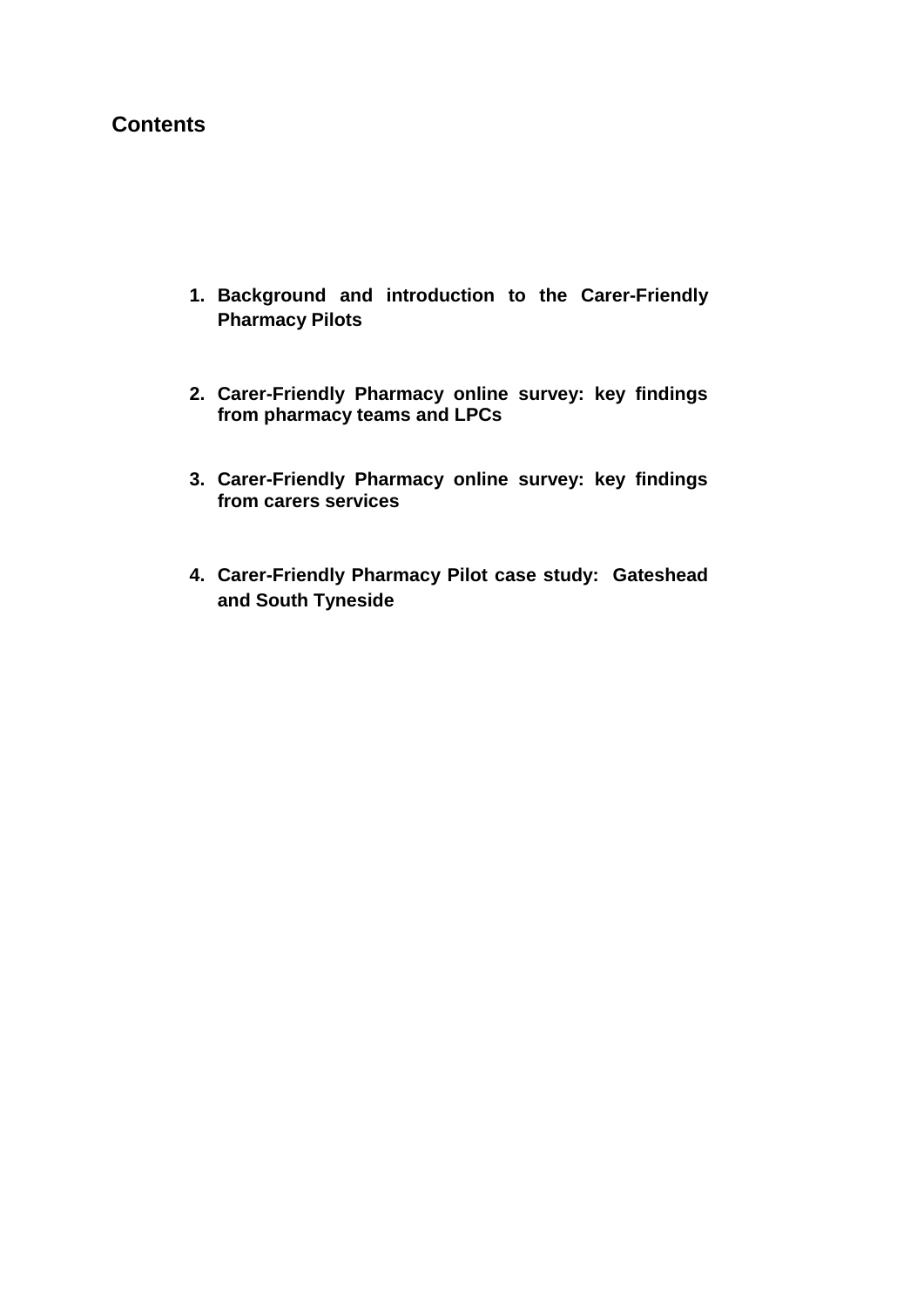# **1. Background and introduction to the Carer-Friendly Pharmacy Pilots**

The Carer-Friendly Pharmacy Pilot was developed and implemented in 2014-15, after much discussion and developmental work, and as part of a wider Department of Health (DH) funded programme 'Supporting Carers in Primary Care' (representing a collaborative programme between Carers Trust, Carers UK and the Royal College of General Practioners (RCGP)). The Pharmacy Pilot builds on work that had previously been carried out at a local level between carers services and community pharmacies in the UK, together with initiatives led by Carers Trust in Wales and Scotland. The Pharmacy Pilot essentially highlights the key role community pharmacy teams can play in identifying carers and referring them to appropriate services (including General Practices and carers services). The Pharmacy Pilot represents a collaboration between Carers Trust, PSNC (Pharmaceutical Services Negotiating Committee - which promotes and supports the interests of all NHS community pharmacies in England), and CPPE (Centre for Pharmacy Postgraduate Education).The key to its success has been the development of strong relationships between these organisations and LPCs (Local Pharmaceutical Committees), pharmacies and local carers services.

The Pharmacy Pilot involved Carers Trust working closely with PSNC and CPPE the latter of which developed, in partnership with Carers Trust, a training package 'train the trainer' which was designed to provide training for carers services and to equip them with the skills to then train pharmacy staff in issues relating to carers. Carers Trust provided information, guidance and support for the development of the training, which covered a range of substantive knowledge and skill areas.

Carers services were then supported in providing training for pharmacy staff around carers issues, mechanisms of referral, and in the use of the PharmOutcomes tool (a web-based system, provided free-of-charge by PSNC and Pinnacle Health Partnership for the pilot, that is designed to assist pharmacies and commissioners record and analyse data relating to activity in the pharmacy). The PharmOutcomes tool is a key and innovative step forward for Carers Trust and for the Supporting Carers in Primary Care programme overall, as an early evaluation report (CIRCLE, 2012) highlighted the need for the programme to identify and track carers as they are referred to carers services. PharmOutcomes enables carers to be referred quickly, easily and securely, and reduces the amount of paperwork required to make referrals, as well as ensuring that accurate records are kept of all referrals made.

In terms of recruiting participants to the pilot, PSNC sought expressions of interest from LPCs across England. From this cohort, nine LPCs were selected in areas where their local carers service provider was also keen to take part in the pilot. The LPCs then recruited a total of 44 pharmacies to take part in the pilot. After receiving training, which was delivered by the local carers service, 37 pharmacies went on to become active participants. Pharmacies were provided with a range of resources to help them engage with carers, offer them support and refer them on to other services. As part of the pilot, Carers Trust also developed additional support resources such as a web portal for the pharmacies involved in the pilot, which included a blog and a discussion forum, where good practice could be shared, and any concerns or challenges discussed. This was reported as being a helpful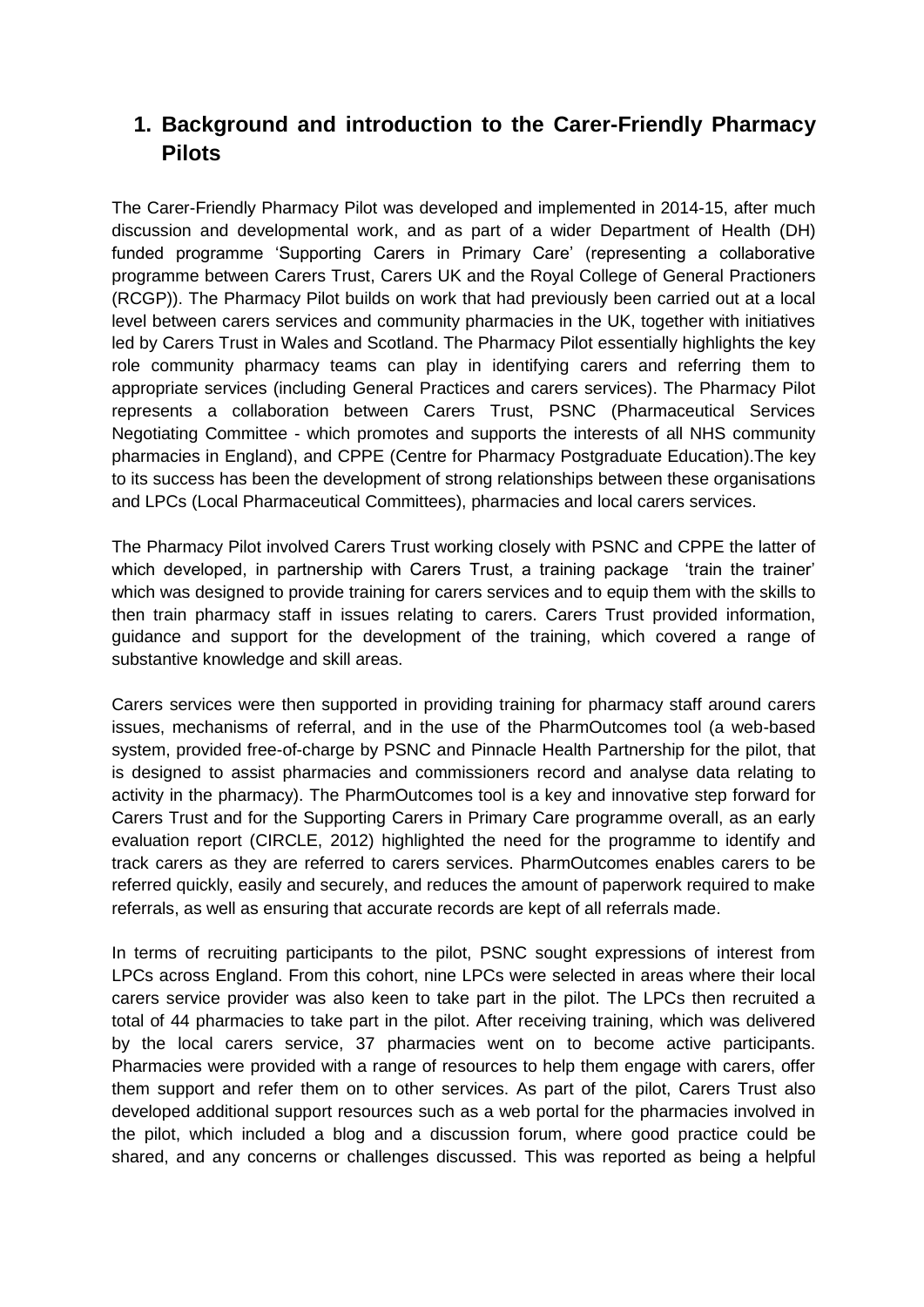additional resource for those involved with the pilot to access peer support, share problems, as well as providing the opportunity to share good practice.

Initial evaluation of the pilot suggests that it has broadly been successful: 247 carers are now linked to some kind of support as a result of the initiative, and both carers services and pharmacies generally report positively on the training they provided/received as well as how the pilot progressed. Furthermore, many new carers who were previous unknown to Carers Services and primary care were identified, referred and provided with support.

There have been unexpected outcomes of the pilot too: including interest from geographical areas that were not included in the initial pilot; and Carers Trust has been invited to present about the pilot at a range of events. Additional data has also been gathered through the ongoing monitoring and evaluation of the pilot which provides useful insights into the reasons some carers may not wish to access support, and this will be used by Carers Trust to inform the next phase of the programme.

All LPC representatives surveyed for the evaluation study felt that the service provided for carers by the pilot pharmacies had benefited from their involvement. This was mainly reported as being through an increased awareness of carers' issues among pharmacy staff. It was also, however, reported by the LPC representatives surveyed that the improvements had been patchy, with some pharmacies responding better than others, while some did not engage with the pilot at all. The reasons for this were cited as potentially being rooted in the lack of funding available, a perception that the pilot would be time consuming for already busy staff, and that in the initial stages of the pilot there were insufficient information resources available in order to 'sell' the pilot to pharmacies. This lack of engagement from some pharmacies was also highlighted by stakeholders who were interviewed and it was suggested that one explanation for this was the lack of funding for pharmacies involved in the project. It was also suggested that, in hindsight, perhaps the number of initial LPC areas should have been lower, allowing for a greater number of pharmacies per LPC area and thus greater incentive by the LPC representatives to encourage engagement of pharmacies in their area.

Following the Pharmacy Pilot, interest in the initiative has been expressed by stakeholders in a number of areas across England including LPCs, commissioners, public health and carers services. This has led to early discussions about how the learning and resources from the pilot might be used to support work with pharmacies in specific localities, notably Wandsworth, Devon, Windsor and Maidenhead and Norfolk. Cheshire and Warrington Carers Centre also invited Carers Trust to present at two different events, and to talk about their wider primary care work, but specifically the Pharmacy Pilot. This included the Cheshire Carers Rights Day (in attendance were commissioners, carers, Carers Centre staff, pharmacy managers and representatives from care services organisations) and the Cheshire Health and Wellbeing Day (in attendance were carers, Carers Centre staff and Care Services organisations). Furthermore, all but one of the LPC representatives who were surveyed for the evaluation study felt that the pilot could be rolled out more widely to all pharmacies. When asked to elaborate on what would need to happen for this to occur, the major factor mentioned was the need for funding at a national level to incentivise pharmacies to take part, and to ensure they had the required resources.

PSNC are also keen to continue this pilot in the future, working in partnership with Carers Trust, perhaps in a small number of LPC areas and with a greater number of participating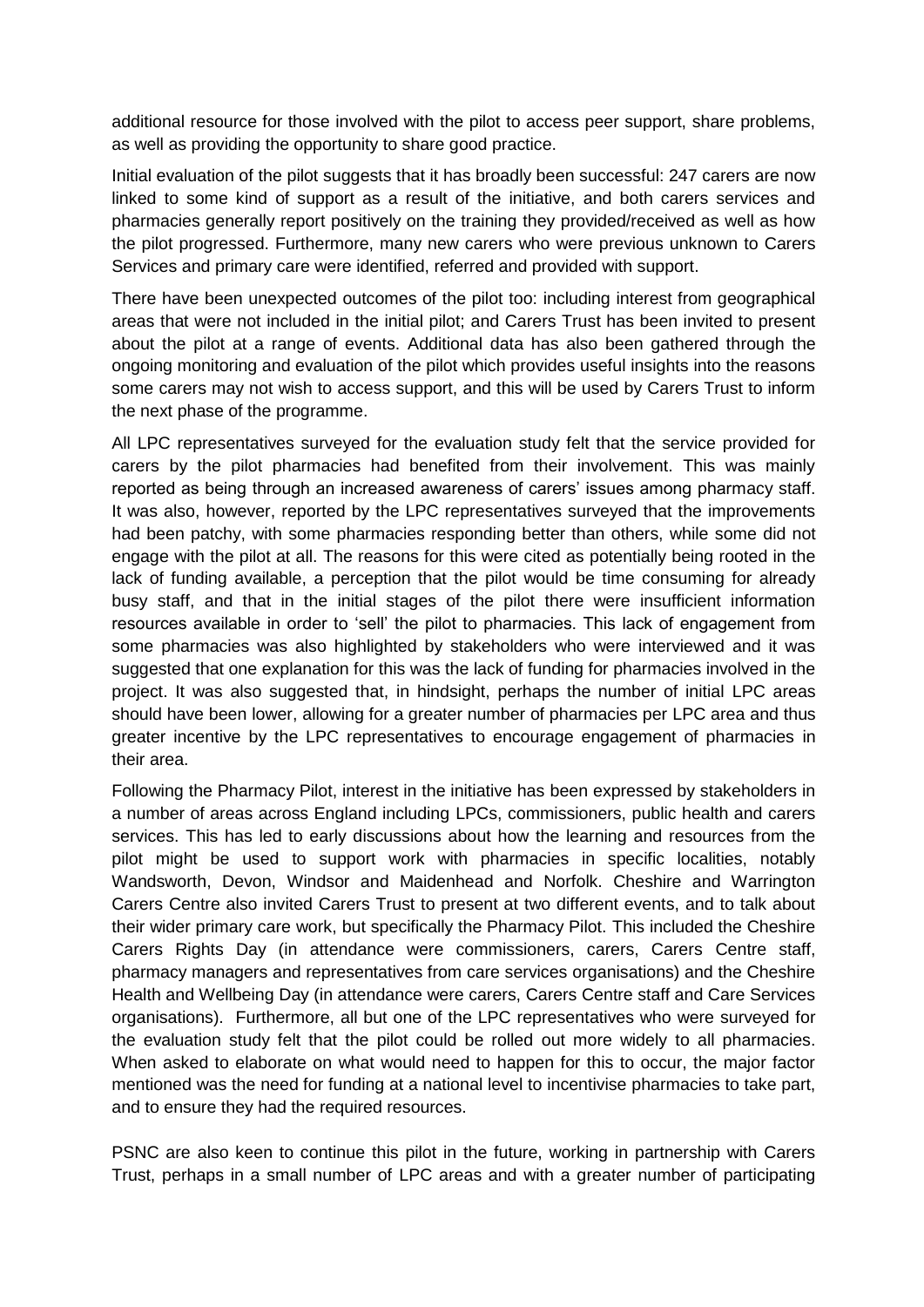pharmacies per LPC area. This will help to build on the existing evidence base around the role in which pharmacies can play in successfully identifying, supporting, referring and signposting carers. PSNC anticipate that a more robust evidence base, together with detailed case studies, will support the case for the Carer-Friendly Pharmacy Pilot to be commissioned both locally and possibly nationally in the future.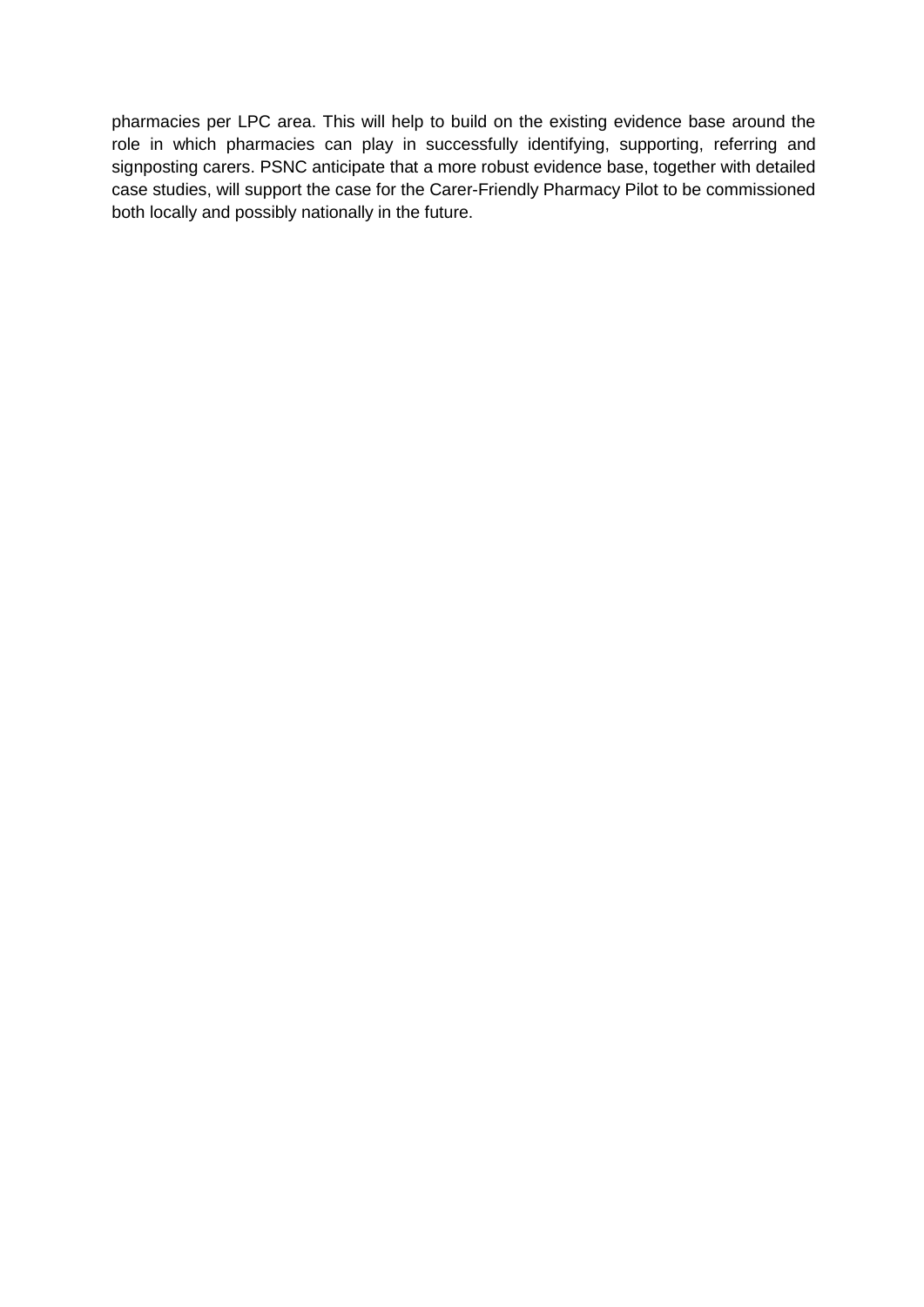# **2. Carer-Friendly Pharmacy online survey: key findings from pharmacy teams and LPCs**

Below is a summary of some of the key findings from the online survey for pharmacy teams.

### **Survey respondents**

The total number of survey respondents was 25.

### **Roles of Respondents**

Almost three quarters of respondents were pharmacists, pharmacy managers or a representative of an LPC (see below).



### **Impact on LPC representatives**

- 40% of those who were identified as representatives of LPCs stated that they had contact with carers centres prior to being involved in the pilot, through supporting their involvement in developing, or responding to, strategies or initiatives to support carers, such as health and wellbeing checks.
- All but one of the LPC representatives stated that they provided additional support for pharmacies, and this was mostly reported as providing the initial training, as well as ongoing support in terms of being available for pharmacies as a point of contact and for disseminating good practice.
- Again, all but one of the LPC representatives felt that the pilot could be rolled out to all pharmacies, and when asked to elaborate on what would need to happen for this to occur, the major factor mentioned was the need for funding at a national level in order for it to be feasible, to incentivise pharmacies to take part, and to ensure they had the resources required.
- All LPC representatives felt that the service provided for carers by the pilot had been improved as a result of their involvement, mainly through the increased awareness of carers' issues among pharmacy staff. This included not only increased understanding of the realities of life as a carer, but also the connections that were made between pharmacies and carers services. It was also reported that the improvements had been patchy, with some pharmacies responding better than others, and some not engaging with the pilot at all.
- For LPCs, their role in delivering the Carer-Friendly Pharmacy Pilot created some challenges, issues were highlighted around the recruitment of pharmacies, and their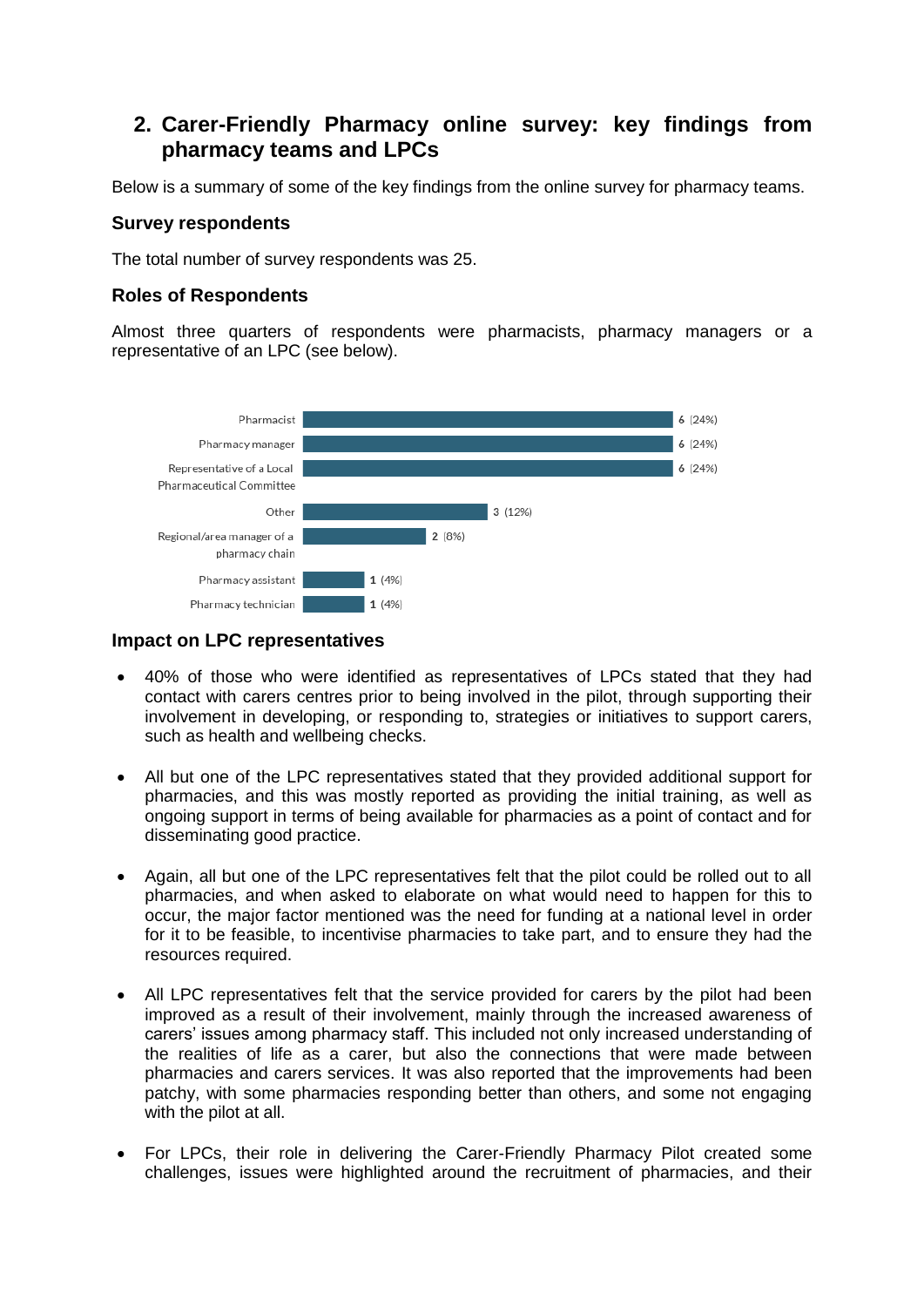ongoing engagement. This was highlighted as being an issue with communication with pharmacies, rather than an inherent issue with the pilot itself. Funding was highlighted as an additional issue, and it was felt that some financial assistance would have made the task easier for all parties involved.

# **Pharmacies**

The pharmacies involved in the pilot who responded to the questionnaire were a mix of small independent pharmacies and those that were part of a larger chain. Eight Pharmacies which responded to the survey were Healthy Living Pharmacies.



Overall, the biggest reason pharmacies provided for becoming involved in the pilot was to help carers access better support services. Many said that the particular demographic makeup of their customer base included potentially large numbers of carers.

**Prior to becoming involved with the Carer-Friendly Pharmacy Pilot, did your pharmacy have a policy/procedure in place for identifying carers?**



Pharmacies tended not to have a formal policy for identifying carers prior to their involvement in the pilot, instead adopting an informal approach through speaking to customers as they came in to use other services.

**Prior to becoming involved with the Carer-Friendly Pharmacy pilot, did your pharmacy have a policy/procedure in place for referring carers?**

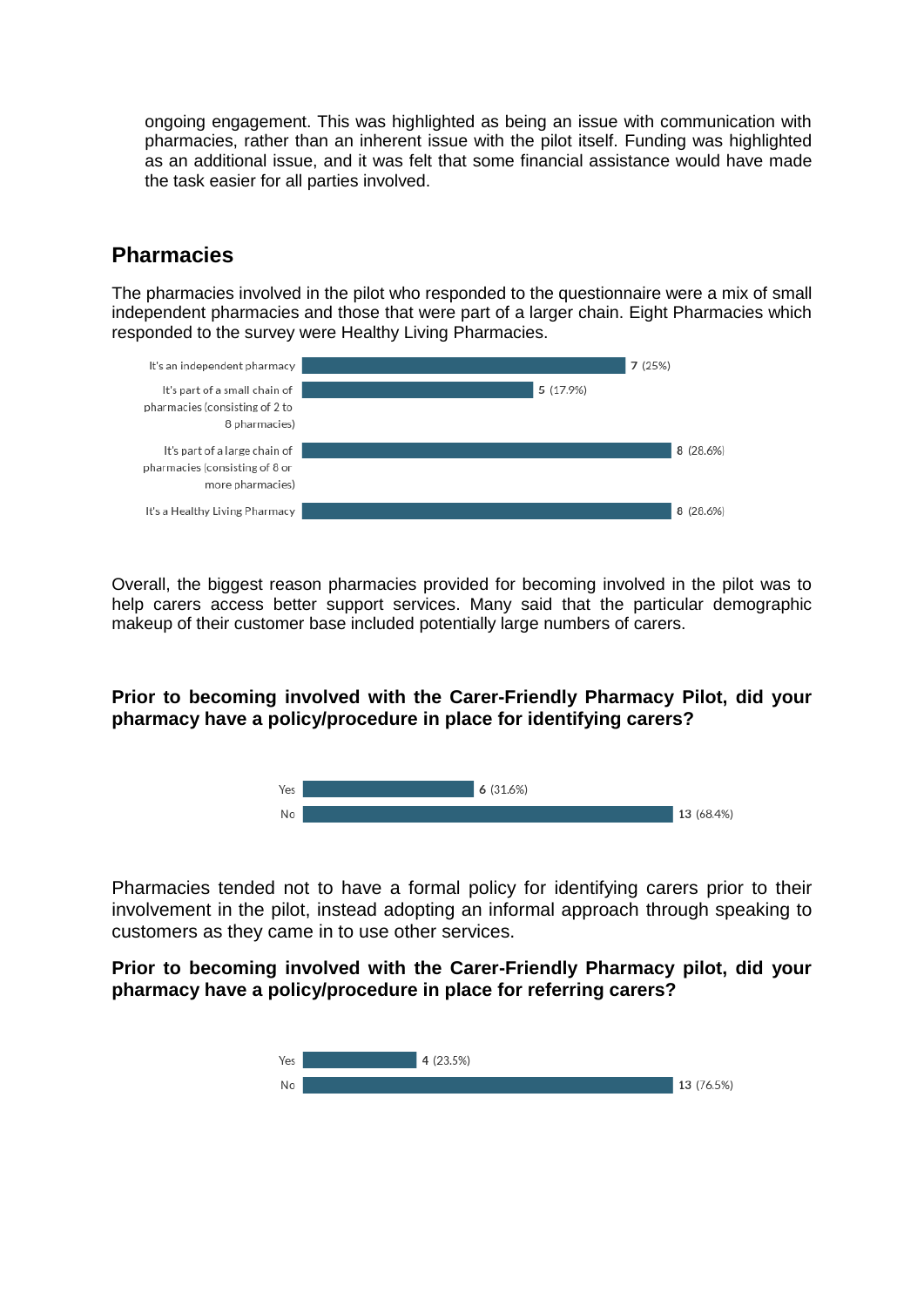Most pharmacies did not have a policy or procedure in place for referral prior to their involvement in the pilot, and for those which did this often involved signposting to local carers services.

## **Training**

The overwhelming majority of the respondents (89%) took part in some training for the pilot, and around half thought it was 'very helpful', with most of the rest reporting the training had been helpful. Only one respondent said that they did not find the training helpful. The most common suggestion for improvement was to include a carer in the training, which has been identified as a powerful and effective means by which to convey the realities of life as a carer. In terms of further training, while 30% of respondents felt they didn't require any further training, there was some interest expressed in many other aspects of training (see chart below), to varying degrees, suggesting that some pharmacy staff did not feel they had been sufficiently prepared to take part in the pilot.

### **Please indicate whether you feel you would benefit from further training in any of the following areas: (please tick all that apply)**



## **Resources**

The majority of respondents felt the resources that were provided were either useful or very useful. Below are the charts for how useful the respondents found each of the resources provided through the pilot.

#### **PharmOutcomes (1 = not at all useful, 5 = very useful)**

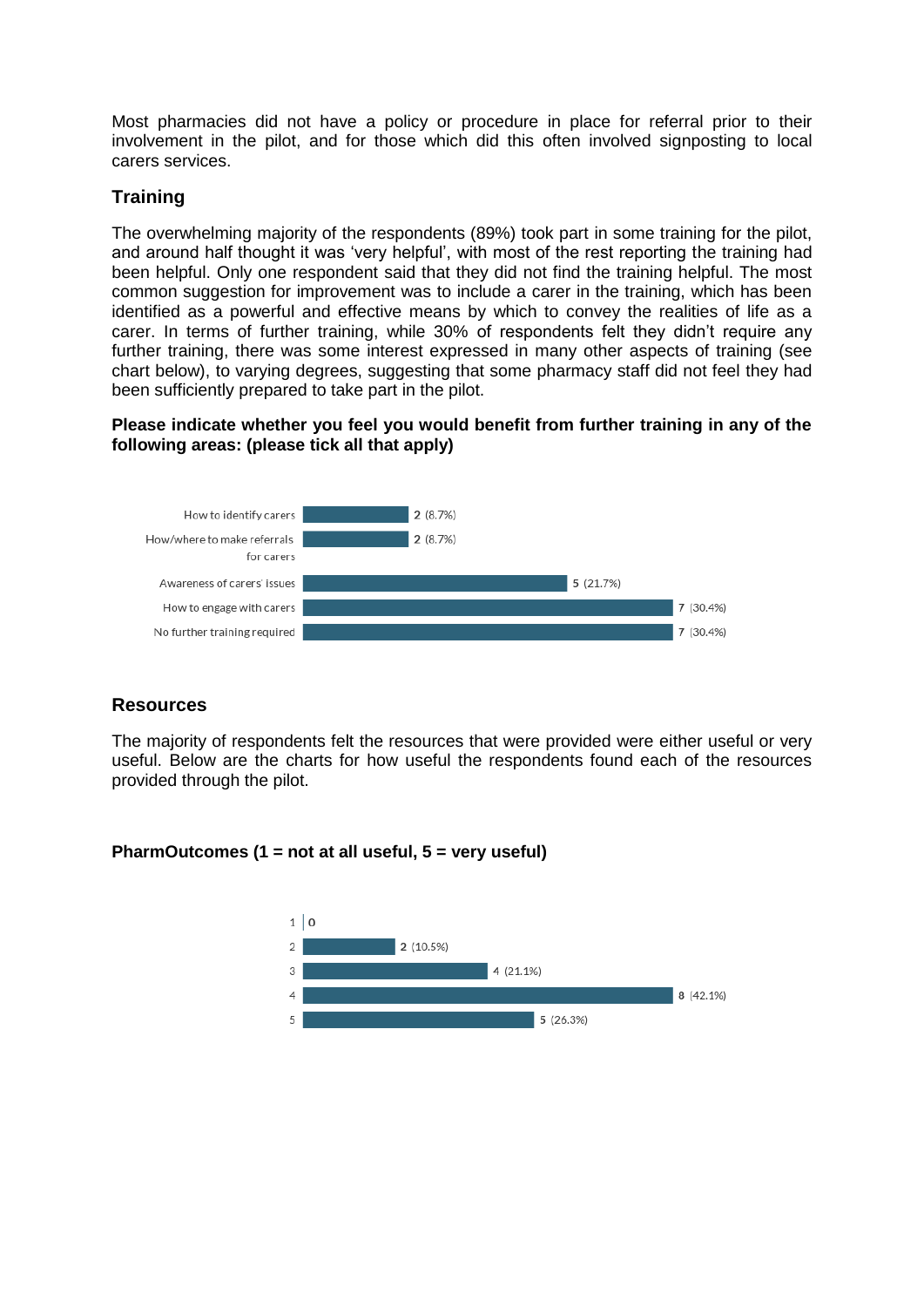#### **The carer referral pad (1 = not at all useful, 5 = very useful)**



**The leaflet for carers (1 = not at all useful, 5 = very useful)**



**The larger poster (1 = not at all useful, 5 = very useful)**



**The smaller poster (1 = not at all useful, 5 = very useful)**



#### **PharmOutcomes**

The overall impression of PharmOutcomes was mixed, with a lean towards a positive view in terms of its ease of use and usefulness in tracking referrals. Two thirds of respondents felt that they had been sufficiently trained how to use it but many (58%) felt there were improvements that could be made to the system. One issue highlighted was the requirement to provide GP details for the customer, which some were unwilling to provide, as they did not wish to be referred there (the information is still required whether the referral is made or not).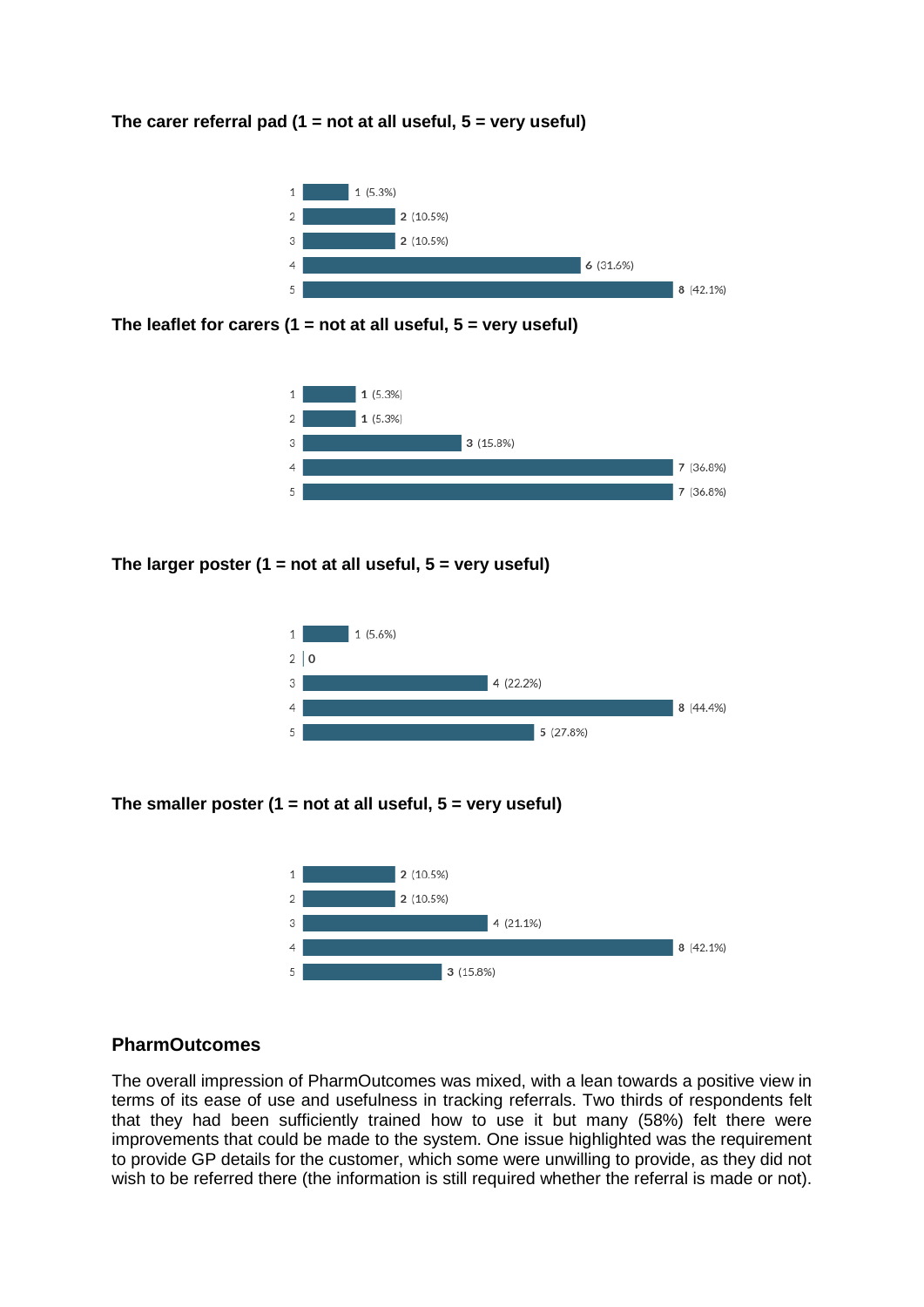Additionally, some respondents highlighted a lack of a facility to receive feedback on the outcome of the referral, or at least confirmation that it had been received and actioned by the GP or carers service.

#### **Impact**

When asked about impact, the responses varied, but all respondents felt that the pilot had helped to improve awareness of carers' issues, through the training they received, as well as the fact that they thought more about caring as an issue when dealing with customers. The overall feeling was that the attitude of staff within pharmacies had improved, giving more time and consideration to carers when dealing with them and trying to be more understanding of their situations, and more interested in identifying carers through the pharmacy setting.

The majority of respondents (71%) felt that the pilot had improved carers access to services in the area (see below).

**To what extent do you feel that the Carer-Friendly Pharmacy Pilot has improved the overall access to services for carers available in your area? (1 = not at all useful, 5 = very useful)**



The overall impression of the impact of the pilot has been positive, with only 11% of respondents reporting little improvement in the access to services for carers. The minority who felt the pilot was less successful in terms of improving access to services referred to difficulties in encouraging carers to consent to a referral, and the issues surrounding the lack of knowledge around available services.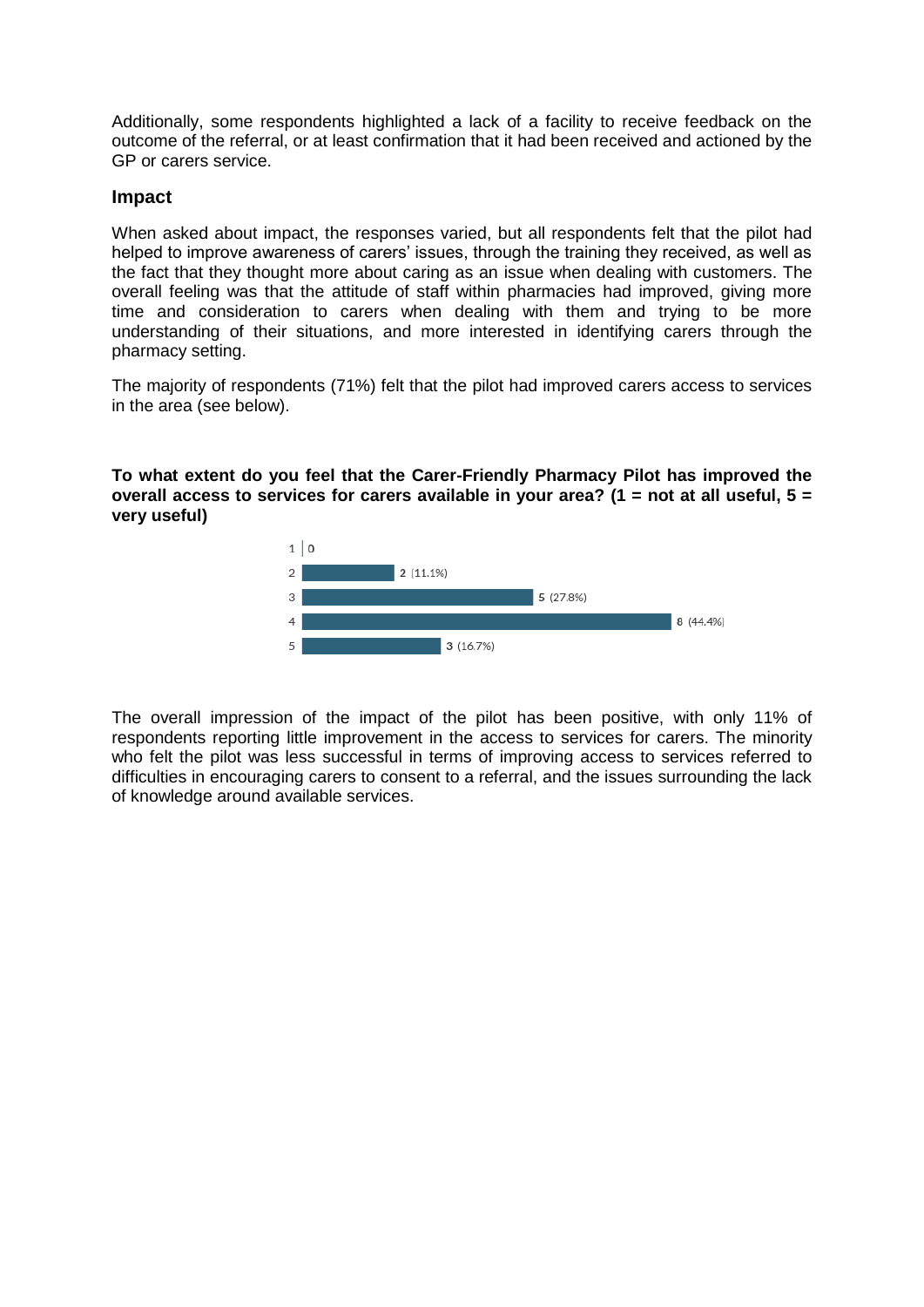## **3. Carer-Friendly Pharmacy online survey: key findings from carers services**

11 representatives of carers services completed the questionnaire, the majority of which (82%) were part of the Carers Trust network.

#### **Is your organisation part of the Carers Trust Network?**



Just over half the respondents said that their service had not received any carer referrals from pharmacies prior to the pilot.

## **Before becoming involved with the Carer-Friendly Pharmacy Pilot, did your service receive carer referrals from pharmacies?**



Representatives of carers services were asked about the three main reasons for engaging with the Carer-Friendly Pharmacy Pilot. The responses generally referred to a desire to increase referrals into their services, and raise awareness of carers issues within pharmacies, as they were identified as a key site for identifying carers (especially 'hidden carers'). Additionally several respondents referred to wishing to build better links within the community, and felt that the pilot's branding and association with both the PSNC and Carers Trust would serve to add credibility to their work.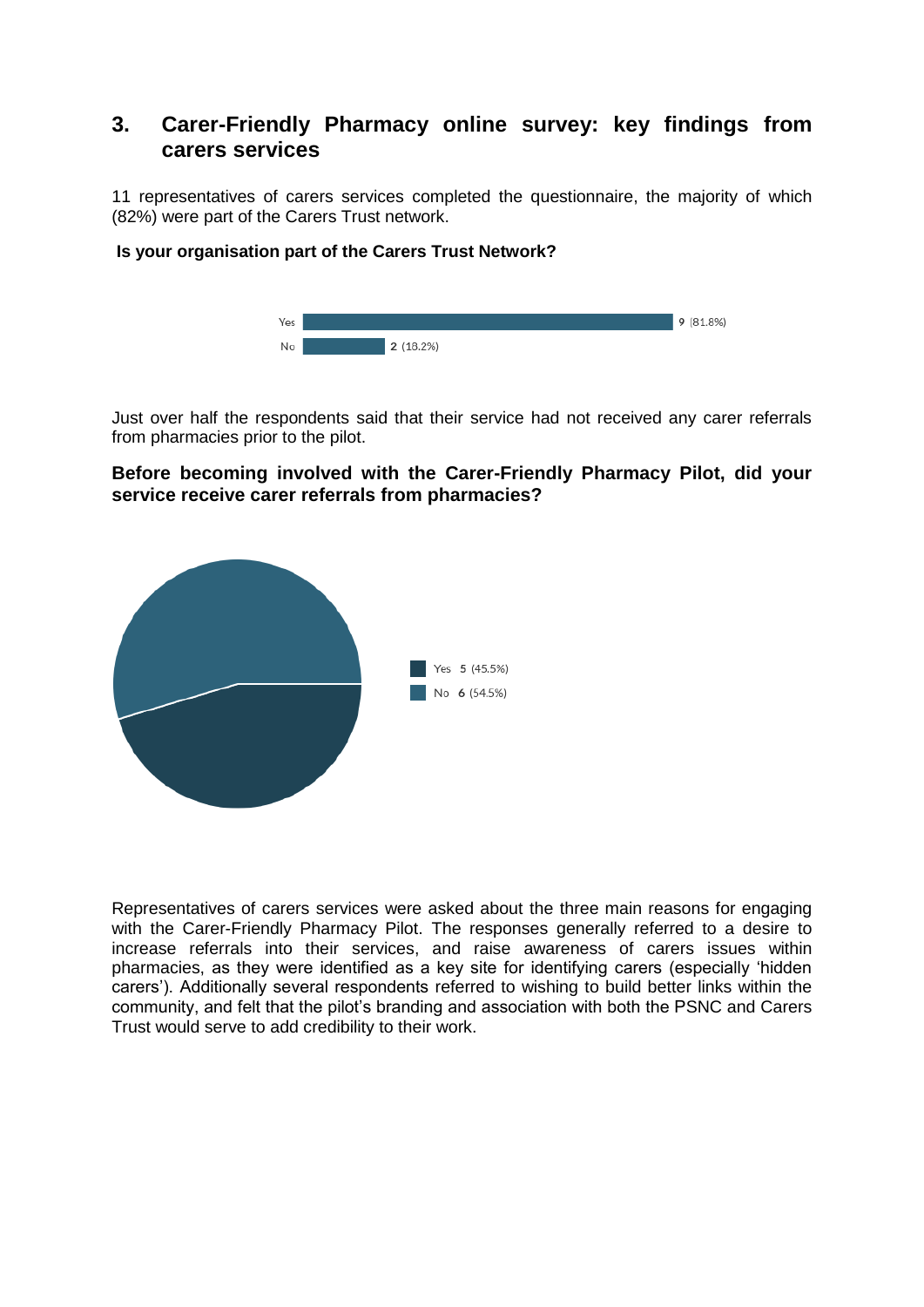## **How has the Carer-Friendly Pharmacy Pilot benefitted your service?**



The chart above shows that the respondents pointed to a number of benefits of the Carer-Friendly Pharmacy Pilot, including reaching newly identified and additional carers; raising awareness of the carers service amongst pharmacy teams and the LPCs; raising awareness of how carers can benefit from pharmacy services.

#### **PharmOutcomes**

The general perception towards PharmOutcomes was positive, although there were reservations about the extra work involved for some services in learning how to use it and its difference from the systems they already had in place. There were some suggestions for its improvement, summarised below. However, the overall impression was that it facilitated the pilot well, and it may not have been so successful without it.

Most suggestions for improvement in the PharmOutcomes system were around having knowledge and control over the outcomes of referrals. There was some confusion over knowing how to 'close' a referral, and it was suggested that follow up some time after the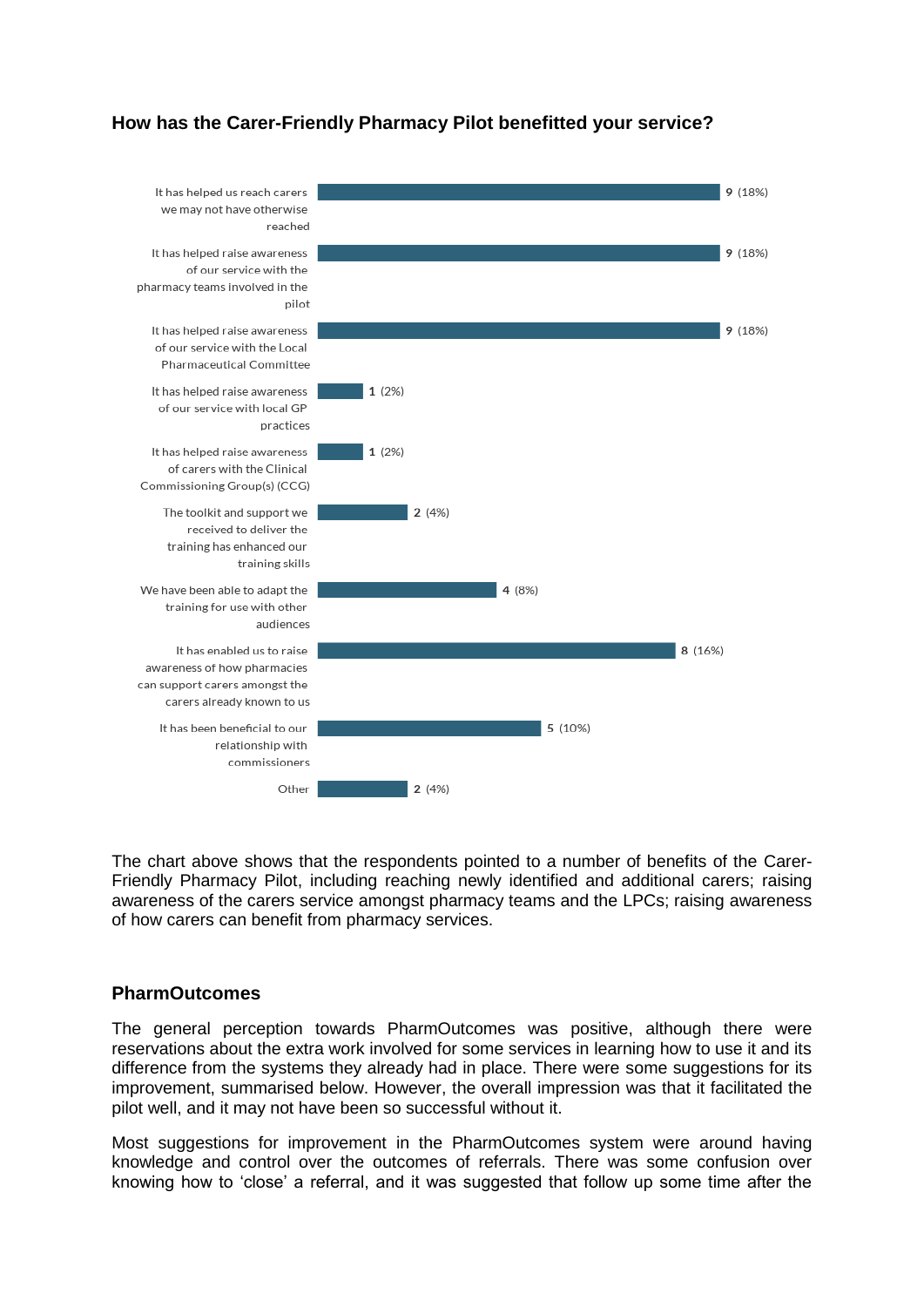referral had been made would be helpful to ensure that the appropriate response had occurred.

## **Training**

The majority of respondents felt that additional training for pharmacies would have been helpful:

- 60% felt additional training and support to help identify more carers would have helped.
- 80% would have liked additional training and support to help better engage with carers.
- 60% felt further training and support in the use of PharmOutcomes would have been beneficial.

However, only 30% felt that the carers services would have benefited from additional training in the use of PharmOutcomes.

## **Challenges**

The challenges identified by the carers services were mainly centred on the amount of time that pharmacy staff had available for working on the project, and the additional work required by staff members. It was also highlighted that sometimes a lack of communication between pharmacy staff meant that in some cases, not all those working in a pharmacy knew they were part of the pilot, or what it entailed.

#### **Summary**

Overall, participants reported mixed responses in terms of the numbers of referrals from pharmacies, but almost all of the respondents felt that the pilot had been an excellent opportunity to learn how they could make better links in the community through pharmacies, as well as the potential role pharmacies can play in identifying and supporting carers. The links that had been made were highlighted, and some respondents mentioned how they would be moving forward with the new working relationships they had forged through the Carer-Friendly Pharmacy Pilot.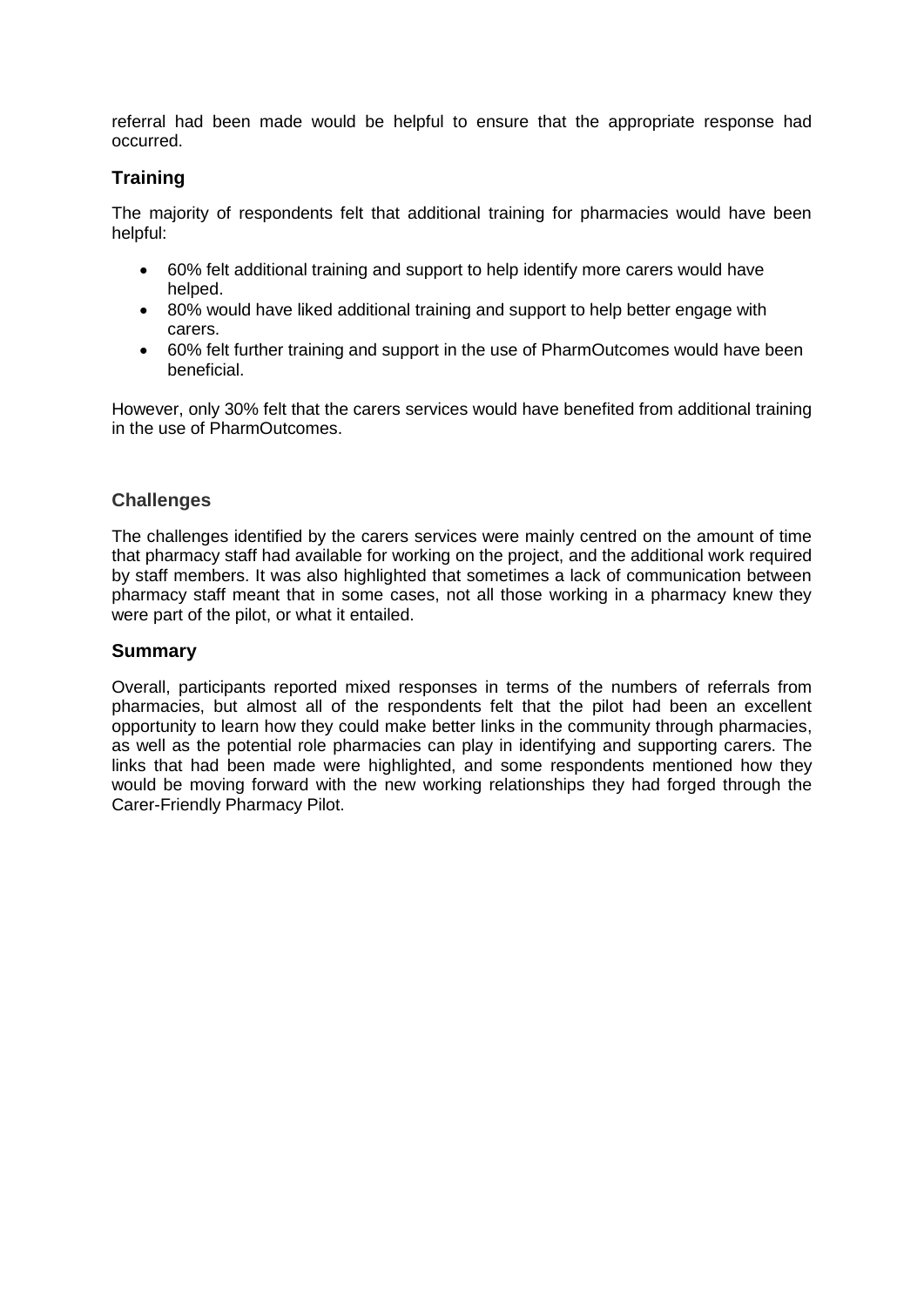# **4. Carer-Friendly Pharmacy Pilot Case Study: Gateshead and South Tyneside**

#### **Introduction**

The Carer-Friendly Pharmacy Pilot was designed and implemented with the aim of empowering pharmacies to use their contact with patients to identify and provide support and referrals for unpaid carers in the community. The pilot was set up and delivered by Carers Trust and PSNC, and involved partnerships between existing local carers services, LPCs, and pharmacies.

This case study offers a picture of how the pilot was implemented in Gateshead and South Tyneside. It provides an outline of the service offered in the area; highlights some of the particular successes; and considers some of the lessons that can be learned for taking the project forward. The case study draws on data gathered from online surveys, statistical data gathered during the pilot, case study interview data (interviews were carried out with a representative of the local carers service in the area, and a pharmacist at a participating pharmacy), and management information data provided by Carers Trust.

#### **Key information overview**

The representative of the local carers service, who works as a training and GP liaison officer, explained during the interview that she had been looking to access pharmacies as a site for identifying and supporting carers for some time. She had previously been involved with delivering training to general practices in the area around carers' issues, but had been unsuccessful in engaging pharmacies in the work. When contacted by Carers Trust about the Carer-Friendly Pharmacy Pilot, she took up the opportunity to become involved, and found the experience rewarding:

*"I think it's been a brilliant experience because, on a personal note, this was something I tried to do on my own three years ago and nobody would listen to me locally. So I think the Carer-Friendly pilot has given me a springboard to achieve that because Carers Trust kind of made the contact, strategically as opposed to locally, so the information came from top to bottom and I felt that that way I got listened to and people came to work with me, so I do really appreciate that support."*

(Training and GP Liaison Officer, local carers service).

Gateshead Carers Service received 23 referrals from pharmacies over the life of the pilot, and one of the most positive outcomes noted was that all of the referrals were new contacts to the service. The Carer-Friendly Pharmacy Pilot enabled carers (who were previously potentially isolated) to be contacted and receive support that they may otherwise not have accessed. Many of those identified through the pilot had been in their caring role for a long time (two years or more) without receiving any (or only minimal) additional support, so a major outcome of this pilot was the identification and support of previously unknown 'hidden' carers.

The pharmacy that participated in the interviews for this case study was one of five that were involved in the pilot in the area. The pharmacist there said they were enthusiastic about becoming involved with the pilot, and as they had been designated 'a Healthy Living Pharmacy', the pilot was particularly appealing to them. Over the course of the pilot, the pharmacy made contact with 6 people who they identified as carers. As the pharmacist explained during the interview, the pilot has helped them to open a better dialogue about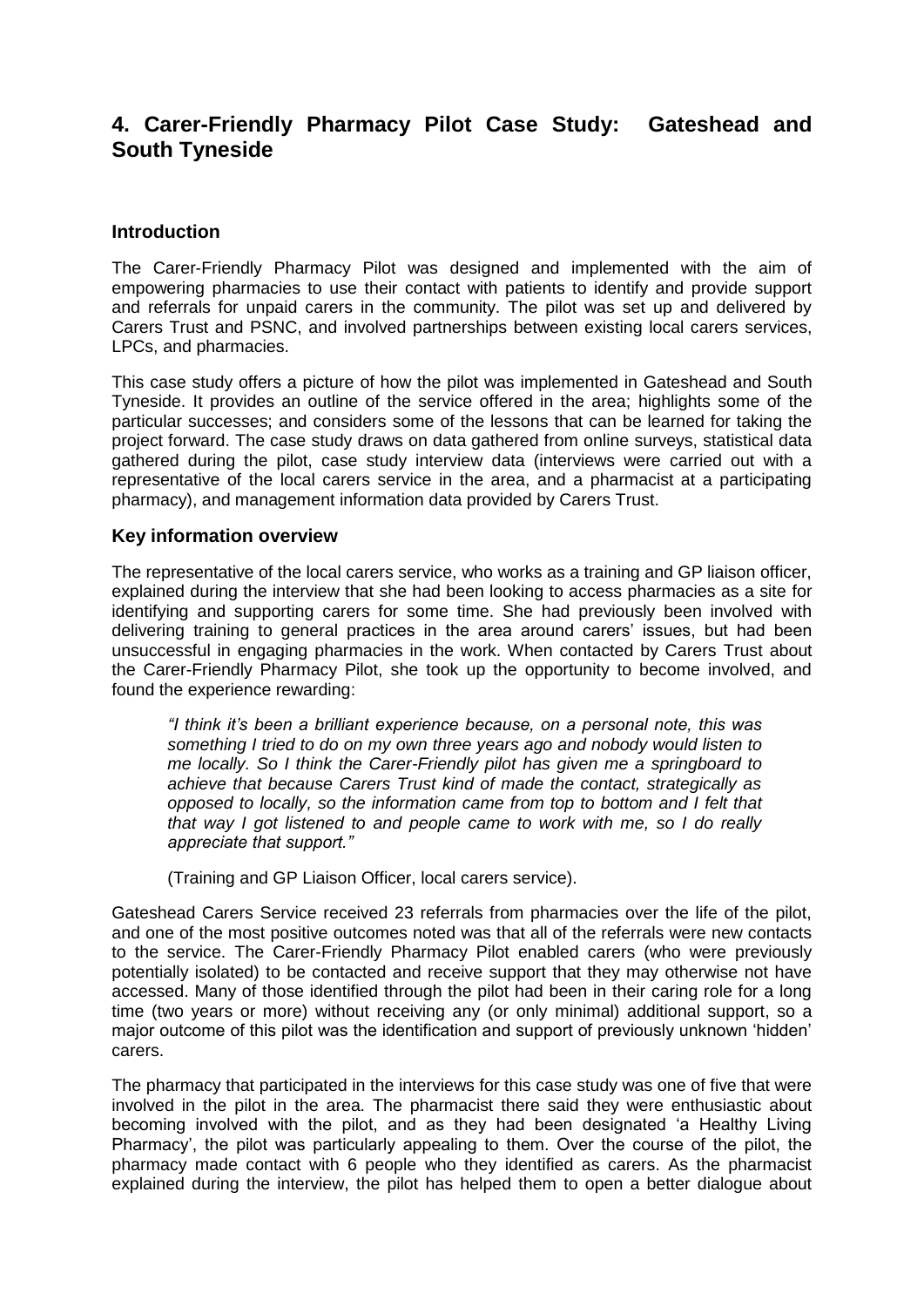caring with the customers. Furthermore the pharmacy has begun to take a more proactive approach to talking about carers and caring.

*"…sparking up the conversations, that's the main thing."*

(Pharmacist)

It was pointed out by the carers centre representative that the partnership with Carers Trust was central to the effectiveness of the pilot: the attached name of Carers Trust; the use of branded materials; and the point of contact within the national organisation provided a level of credibility that is often not available for smaller, local organisations. An additional benefit was not having to incur expenses for travel and production of publicity materials which was a major factor in making the pilot a possibility, as many smaller local services are being run on small budgets that prevent financial outlays of this kind.

#### **Particular successes**

The overall benefit of building relationships between the various organisations and the positive effects this had both within the pilot and beyond was identified in this area and across many of the others too. The LPC did not previously have a relationship with the carers centre, but the pilot facilitated the forging of a strong relationship with them. Moreover, the LPC now assist with other projects run by the carers service, ultimately improving services and support for carers in the region more generally. Specifically, the LPC is working with the carers service around a newly developed project to support those who are caring for individuals with substance misuse problems. They make connections to pharmacies offering relevant services which play a key role in developing and delivering this new project.

The pharmacies involved in the pilot now have better connections with the carers service in their area, and feel more able to contact them, not only through the PharmOutcomes system that was put in place to handle referrals for the pilot, but on a more informal level. This connection is reciprocal. Indeed, the carers service representative reported that she now feels that she has a point of contact within the pilot pharmacies through the nominated Carers Champion, and can contact them, as and when she needs to.

The training for pharmacies, provided through the pilot, was also very well received in this area, although some small potential improvements were identified for future iterations of the project (see 'Looking forward'). The pharmacist interviewed said that the training raised awareness of carers' issues among the staff in the pharmacy, helping them to understand how to identify carers and how they could be supported through the pharmacy and elsewhere. They also described how the training helped them to identify 'ways in' to talking with patients in the pharmacy about caring, specifically how to approach the topic with the appropriate sensitivity and understanding:

*"We didn't really want to, kind of, jump on top of every single person coming in, because that … wouldn't really work, so it was just more about speaking to people and getting clues from what they're kind of saying"*

(Pharmacist)

The pharmacist interviewed reported that pharmacy staff found it relatively simple to absorb the work for the pilot into their everyday practice. The training enabled them to be sensitive to clues about patients' status, and so they were able to incorporate this work into the ongoing conversations and dialogues which they try to maintain with their patients through their day-to-day work.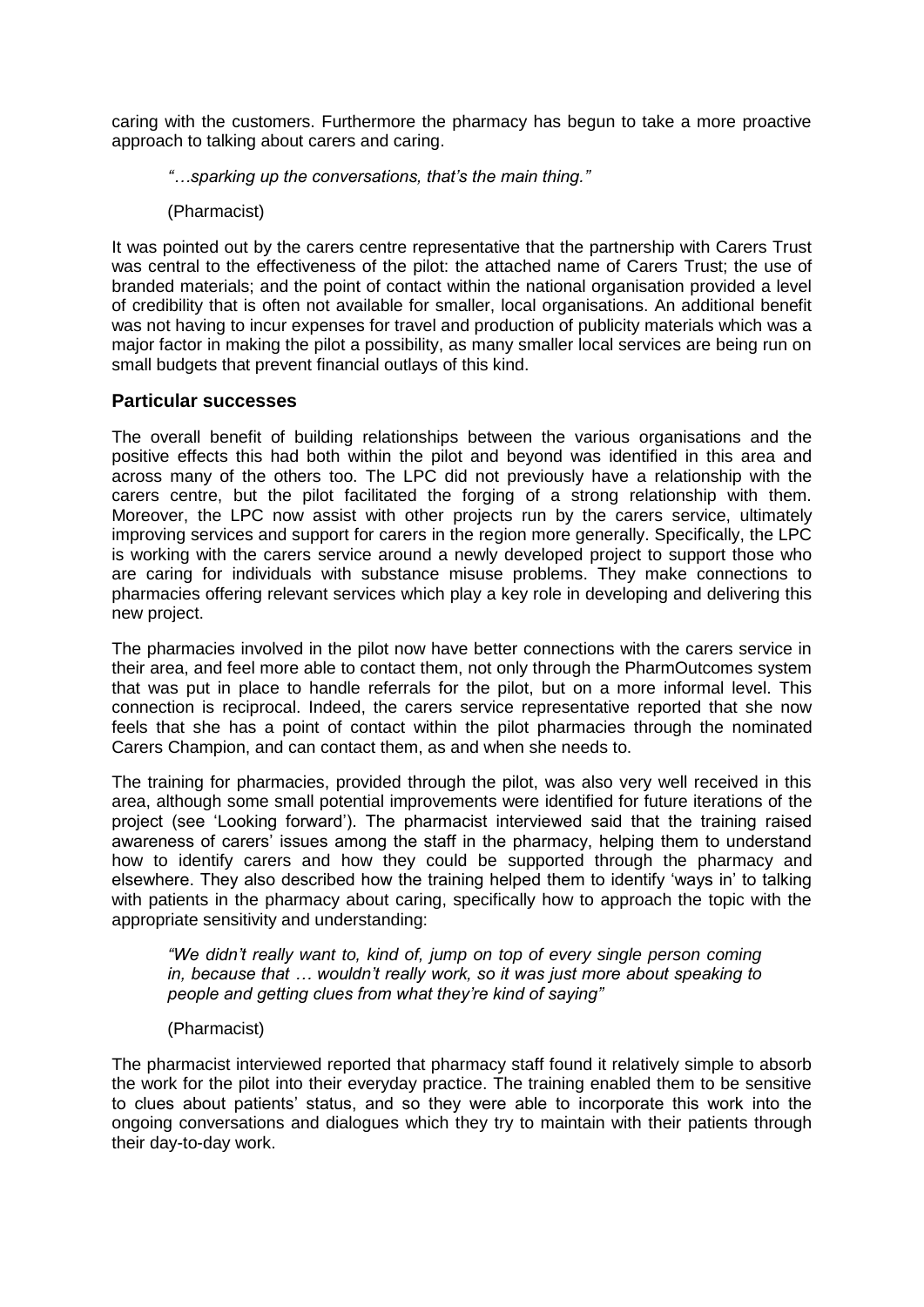Several particular successes of the pilot were identified, and in this area the carers service collected examples of good practice and case studies of those who had benefitted from the pilot. The carers service representative felt that these examples were crucial for demonstrating the success of the pilot, as well as for building up a resource bank of examples that could be used in training and practice to improve the service further and identify and support more carers. In particular, an example of a woman who had been forced to give up her job as a teacher in order to care for her elderly parents was highlighted. After the death of her father, she felt she would like to return to work whilst ensuring that her mother still received the care she needed, but did not know where to start on that journey. She had been identified as a carer through the Carer-Friendly Pharmacy Pilot, and went on to be supported towards getting back into work through the local carers service. She said about her experience:

*"I never knew I could go back to work and still care for my mum. With the info and support you have provided, I now have confidence to go back into teaching"*

These kinds of examples of the positive effects of the Carer-Friendly Pharmacy Pilot are highly valuable, not only for promoting the pilot to professionals, but also to serve as examples of the potential benefits for carers of identifying and registering as a carer with their GP, and accepting support from carers services.

## **Challenges**

The reluctance amongst some carers to identify themselves as such was raised frequently in the evaluative research of the pharmacy pilot. The carers service representative in this area mentioned that one of the pharmacies involved in the pilot had failed to provide any referrals at all throughout the life of the pilot. This pharmacy is located in a particularly deprived area, and many of the patients that use it are benefit claimants. It was the only pharmacy in the area which had not made a single referral. Upon making a visit to the pharmacy with the project lead, the carers service representative reported that customers at that pharmacy had been extremely reluctant to identify themselves as carers as they had fears about potential consequences, such as losing out on benefit payments, or what they viewed as intrusive involvement from statutory organisations such as social services. In this instance, the pharmacy was equipped with some real-life examples of people who had benefitted greatly from identifying as a carer. Some for example, had received back-dated payments for benefits to which they were entitled but had not been claiming. Another example included a woman who was given a new television, as her old one had broken and she could not afford to replace it. As watching television was her only real break from her caring responsibilities, she was able to access a fund designed to provide carers with resources to have time for themselves, and she was given a new television. That carer said of her experience:

*"I thought getting a new telly to replace the broken one was just a joke until I had it delivered to my doorstep; thanks for giving me something to occupy my lonely evenings*."

Examples like these are powerful, and can make a big difference in how people perceive the consequences of identifying themselves as carers. The pharmacy described above, after being visited by the carers service, began to send referrals towards the end of the pilot, and reported that discussing these kinds of local examples was central to turning the pilot around in their pharmacy. Another quote provided by a carer demonstrates the difference that can be made:

*"I was worried about my benefits being stopped, I can't believe how much carers can get without losing their benefits"*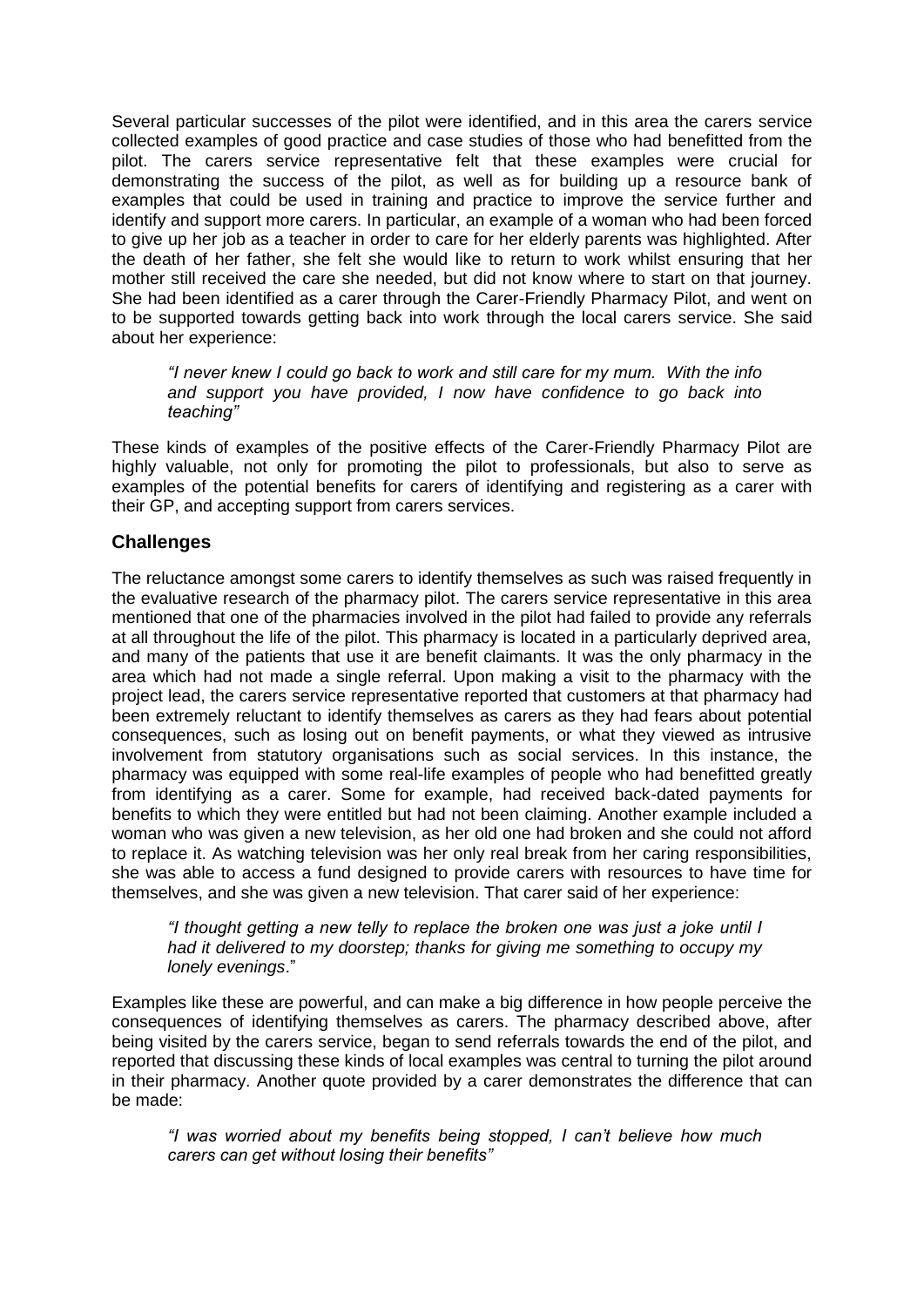At the strategic level, other challenges were encountered around the relationships between pharmacies and general practices. The carers service representative identified, through the training and ongoing support she provided for pharmacies, that there was sometimes a lack of trust between the two, which could prevent referrals of carers by pharmacies to GPs. Some pharmacies suggested that they did not feel they were 'taken seriously' by general practices, and that previous attempts to make referrals had been unsuccessful. Here, the PharmOutcomes system for making referrals was used as a means by which to overcome some of these issues. Referrals were made through the system to both GPs and the local carers service (if the carer consented), meaning a 'double' referral was made. In addition, in Gateshead, an existing pathway for carer referral ran alongside the Carer-Friendly Pharmacy Pilot, which acted here as a further safeguard, ensuring that referrals were getting through to the right individuals and organisations. Significant reassurance was required, however, about GPs' willingness to accept and act on referrals, and further work on this issue may be required to overcome similar challenges with these relationships and ensure a seamless, joined-up service.

Finally, the pharmacist interviewed for the case study said that, although the staff within the pharmacy had taken to the pilot with enthusiasm, since it had finished, it had rather slipped from being part of their day-to-day practice in the way it was previously, although there was still a marked difference in the approach taken to dealing with and identifying carers within the pharmacy. She explained that there is a high degree of pressure on pharmacies to provide a very wide range of services, and so it can be easy for an issue to slip down the list of priorities. She suggested that some sort of 'refresher' training, delivered periodically might help to combat this and maintain the momentum within pharmacies. She also felt that a network for pharmacies to share good practice and discuss issues with one another might be a useful way to keep the issue fresh in the minds of those working in pharmacies and maintain impetus.

## **Looking forward**

The evaluation research suggests that the Carer-Friendly Pharmacy Pilot is an effective and pragmatic approach to identifying and supporting carers, with pharmacy staff being an invaluable resource. In the area in which this case study has been carried out, all parties involved reported it to be a positive step, and there is a definite will to roll it out to further pharmacies in the area, and to embed it into the ongoing practice of all of the organisations involved.

In terms of potential modifications that could be made to the pilot in order for it to be rolled out, feedback from this case study centred largely on training. It was suggested that some additional flexibility in how the training might be developed and delivered would benefit the initiative. It was mentioned that the training programme felt a little too prescriptive, and did not allow sufficient space for discussion and questions, especially pertaining to the supporting materials that participants were given to go through prior to the training session. Additionally, it was felt that space to include more local examples that pharmacy staff might use to 'sell' the carers service to patients would have been useful and may have helped with the overall success of the pilot. The pharmacist interviewed said that some additional training on carer awareness issues would be beneficial, and that the inclusion of some input from a carer into the training, talking about their own experiences might have been a helpful addition. However, in spite of these suggestions, the training was well received by everyone involved. This is testament to the robust manner in which the pilot was developed, and the individual skill of the training officer at the carers service in this area.

When asked about the advice they might give to other carers services or pharmacies planning to become involved in similar work, the interview participants said that a strong will within the organisation is essential to success, but this needs to be paired with high quality training. Building a strong base of carer awareness among all parties was identified as being